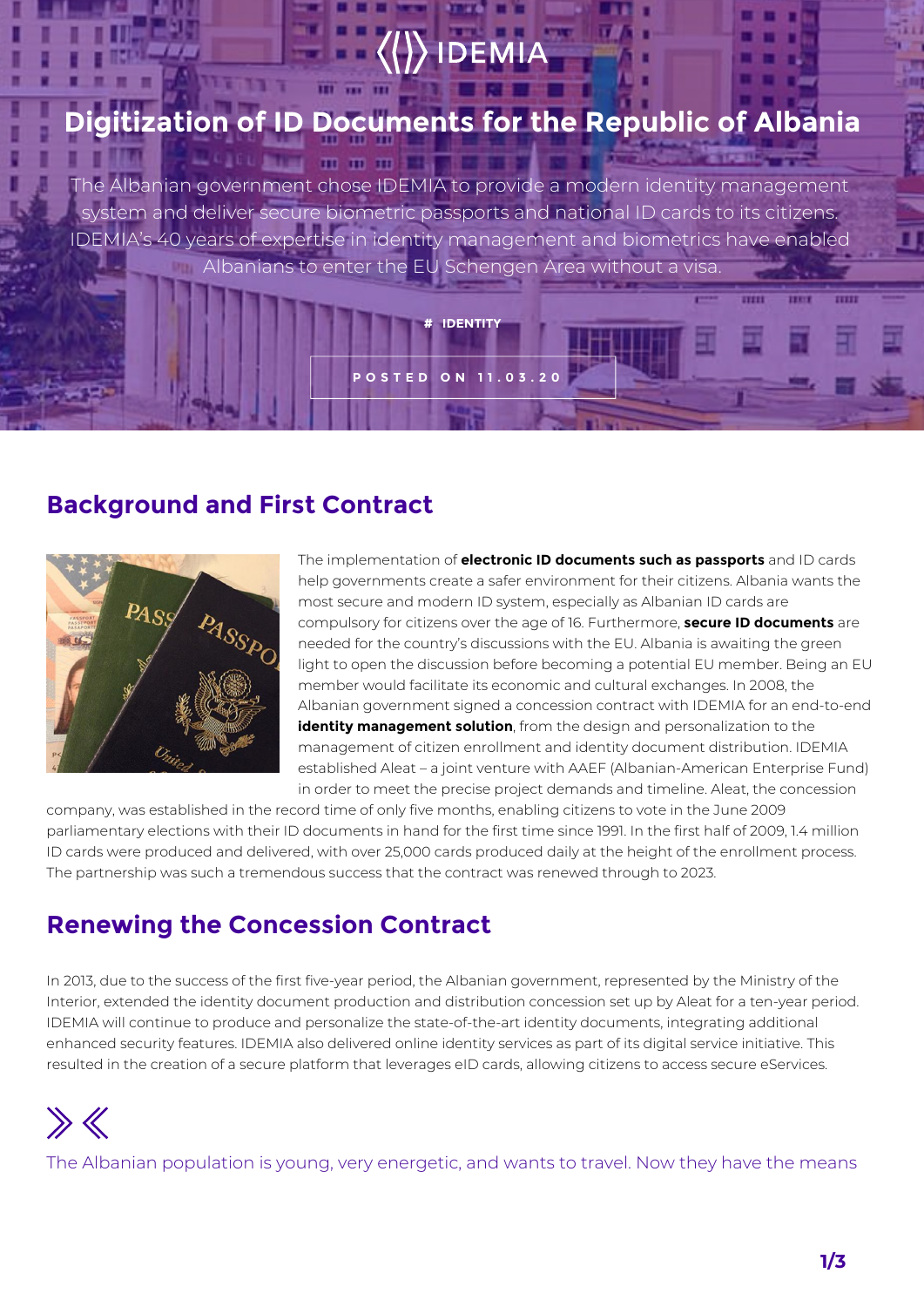Milena Harito, Minister of Innovation and Public Administration, Republic of Albania

#### **Providing a High-tech End-to-End Solution in Only Five Months**

From the beginning of this partnership, IDEMIA has proven its ability to deploy a large-scale identity project by providing an end-to-end solution in a short period of time. In 2019, Aleat will produce around 1,000,000 ID cards and over 400,000 biometric passports. As the ID documents have a validity of ten years, Aleat will face a peak in 2019 and 2020 production, which totals 2 million ID cards and 1 million passports per year.



### **Highest Security Enabling Schengen Access**

Following the customer request for additional services, such as registration at the embassies and delivery of refugee cards, the EU granted Albanian citizens holding a **biometric passport** the right to travel throughout the Schengen Area without a visa. Moreover, in 2011 Aleat was awarded the ISO 27001 certification, proof of the dedication to maintain the highest security standards with regard to handling the identity management business process and citizens' data.

#### **A True Partnership**

The Albanian Government has played a significant role in the accomplishment of this project. It has supported IDEMIA from the very beginning to ensure that everything was in place and that IDEMIA could set up the concession in the best possible environment. The government has also put some important incentives in place to promote the usage of the ID documents. Through an adapted legal framework, the usage of the new **ID documents** has become mandatory. An accompanying communication campaign helped Albania's citizens to get familiar with the new documents.

### **Advantages Summarized**

The latest version of IDEMIA's biometric passports for Albania brings significant benefits to the country's citizens:

- $\rightarrow$  A fast track process, enabling citizens to apply for and obtain a passport in 24 hours
- $\implies$  200 service points located in 150 Albanian communes for convenience and ease of service
- $\rightarrow$  Identity document service is present at embassies and consulates of seven countries: Greece, Italy, Belgium, Switzerland, Germany, UK and USA In 2008, the Albanian passport ranked 155th in the Global Passport Power Rank. Thanks to the security of the new citizen enrollment process, namely the identity proofing, Albania's passport ranked 42nd in 2019

# $\gg K$

Through their dedication, responsiveness and high standard of service, Aleat has met all the requirements set out for Albania's electronic ID documents. The success has led us to extend the concession for a longer period.

Ferdinand Poni, Former Deputy Minister of the Interior, Republic of Albania